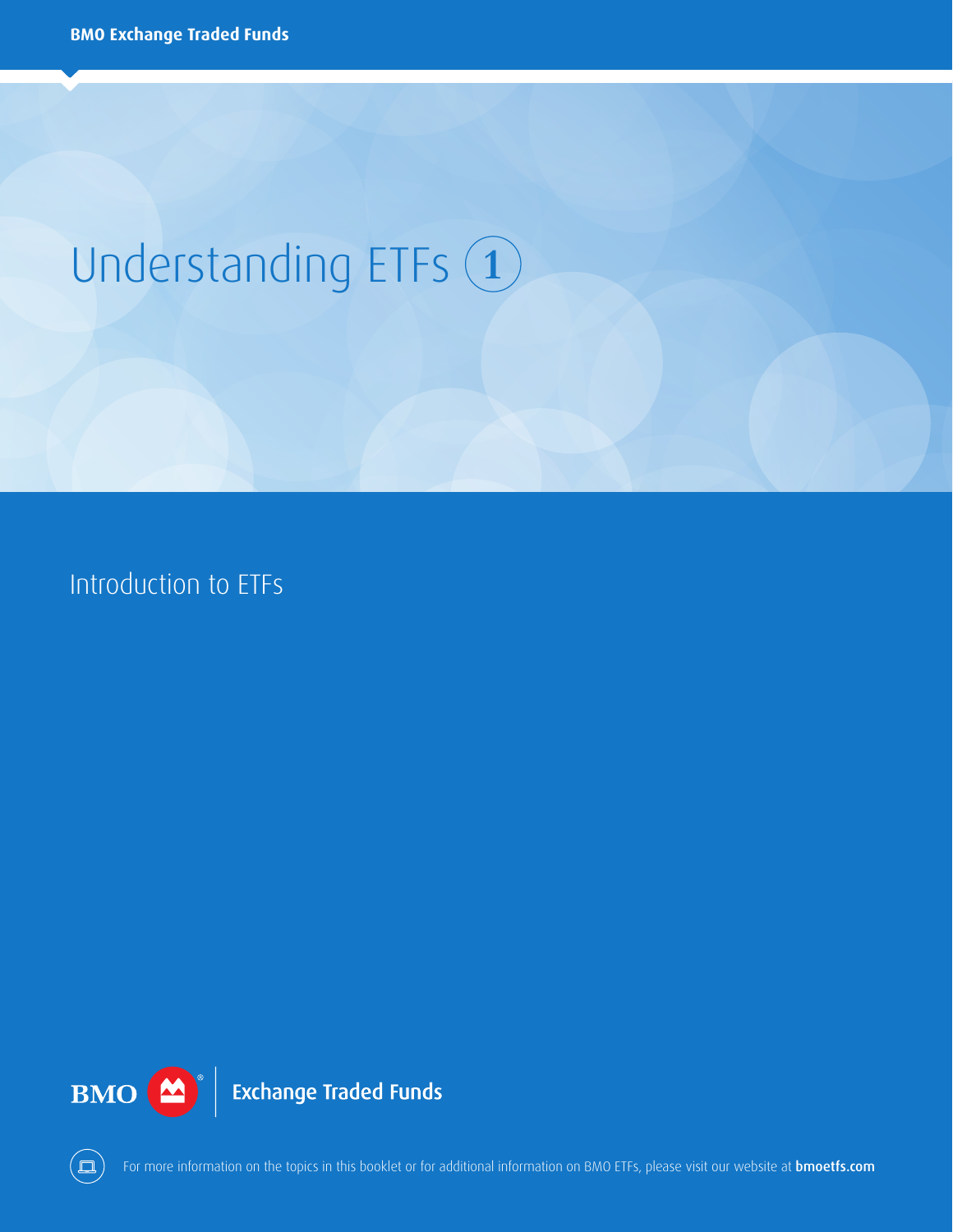## Table of contents

| What are Exchange Traded Funds (ETFs)?   | 1                 |
|------------------------------------------|-------------------|
| <b>How ETFs Can Be Used</b>              | $\overline{2}$    |
| The Efficiencies of ETFs                 | $\overline{2}$    |
| The True Liquidity of ETFs               | $\overline{3}$    |
| <b>Evaluating ETFs</b>                   | $\overline{4}$    |
| <b>Building Portfolios With ETFs</b>     | 5                 |
| <b>Fixed Income Investing Using ETFs</b> | 6                 |
| <b>Equity Investing Using ETFs</b>       | $\overline{7}$    |
| <b>Investing In Other Currencies</b>     | 8                 |
| <b>Tax Considerations</b>                | 9                 |
| <b>BMO ETF Specialist Contact Info</b>   | <b>Back Cover</b> |

## ETF Investing **just got easier.**

Introducing our new tools. www.etfs.bmo.com/etf\_tools/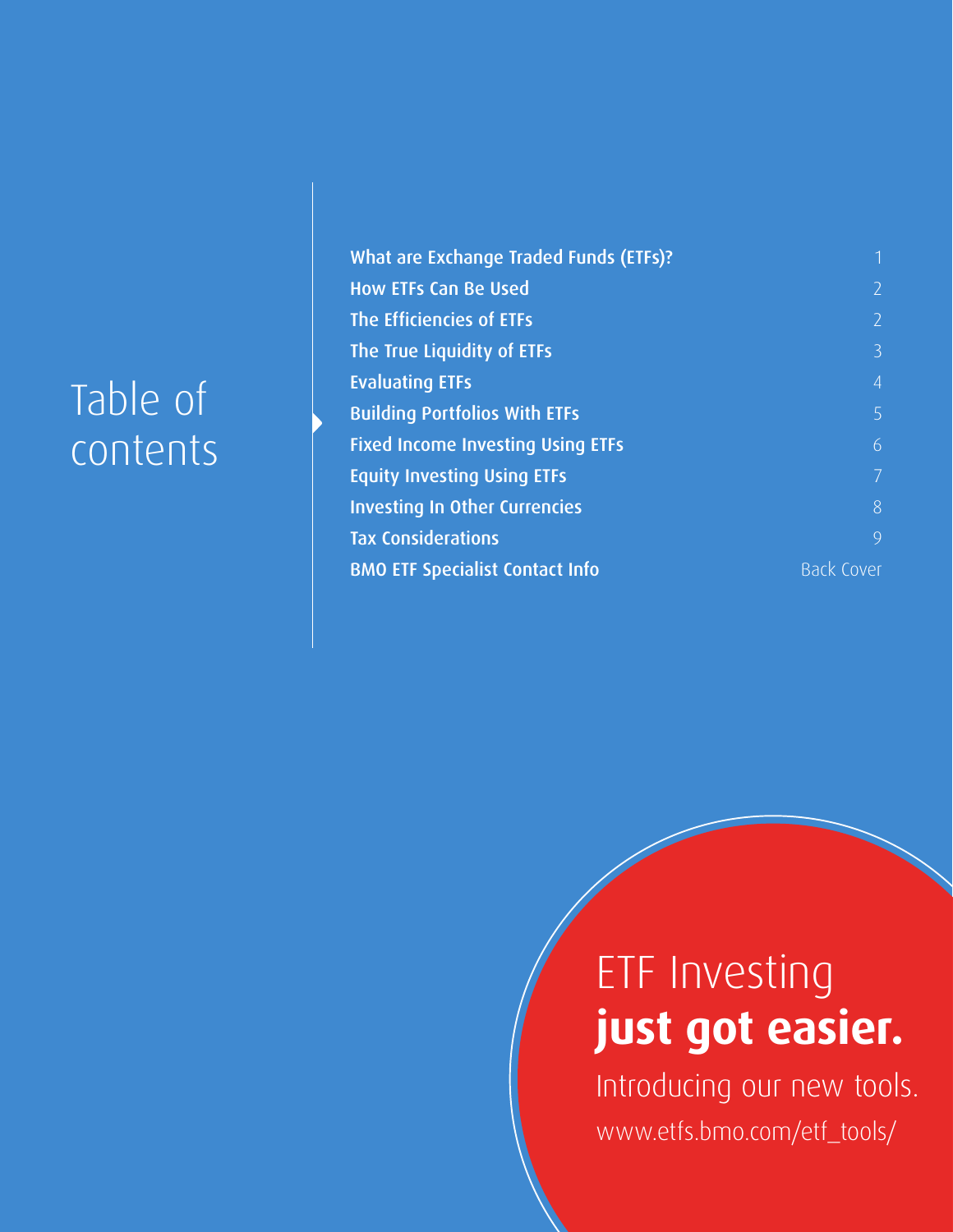## What Are Exchange Traded Funds (ETFs)?

An Exchange Traded Fund (ETF) is an open-ended fund that is listed and traded on a stock exchange which can be bought or sold directly during trading hours, much like a stock. An ETF is a basket of securities which may consist of stocks, bonds, or other assets such as commodities. The asset mix of an ETF generally aims to track the performance of an index or asset class. There are different types of ETFs available in the market place and can be broadly classified into equity, bond, and commodity ETFs.

#### What are the benefits of ETFs?

#### **Lower cost**

ETFs tend to charge lower management fees and expenses than many other diversified investment options. Lower costs mean that more of your money is working for you over the long-term. By purchasing an ETF, an investor avoids the commission costs that would normally be paid for purchasing each underlying security in a diversified portfolio, while only paying one commission fee for the purchase of an ETF. Trading costs in the portfolio that make up most ETFs are also kept to a minimum.

#### **Portfolio transparency**

An investor can view the current trading price of an ETF at any time during the course of a regular trading day. Investors can also verify the composition of an ETF's actual portfolio on a daily basis. This provides ongoing transparency, which can be particularly helpful during volatile markets.

#### **Tax efficiency**

ETF units are primarily bought and sold between different investors. This means that there are typically fewer realizations of capital gains and losses with ETFs than with other investment products.

Similarly, as ETFs track the performance of a specific benchmark, they tend to have lower overall portfolio turnover. Fewer transactions within the ETF again means fewer realizations of capital gains and losses that may flow through to ETF holders.

#### **Liquidity & Flexibility**

Unlike other investments, ETFs enable investors to buy and sell at any point while the markets are open. In addition, the liquidity of the underlying securities represents the true liquidity of an ETF due to the creation and redemption process.

ETFs allow investors to access securities that are broadly linked to a particular region, market, sector, commodity or factor without the need to trade each individual security.

#### **Diversification**

ETFs aim to incorporate all, or a representative sample of the securities that make up an index, regardless of the number of securities involved. This offers investors lower portfolio variability and can reduce the impact that volatile markets can have, especially when compared to holding individual securities.

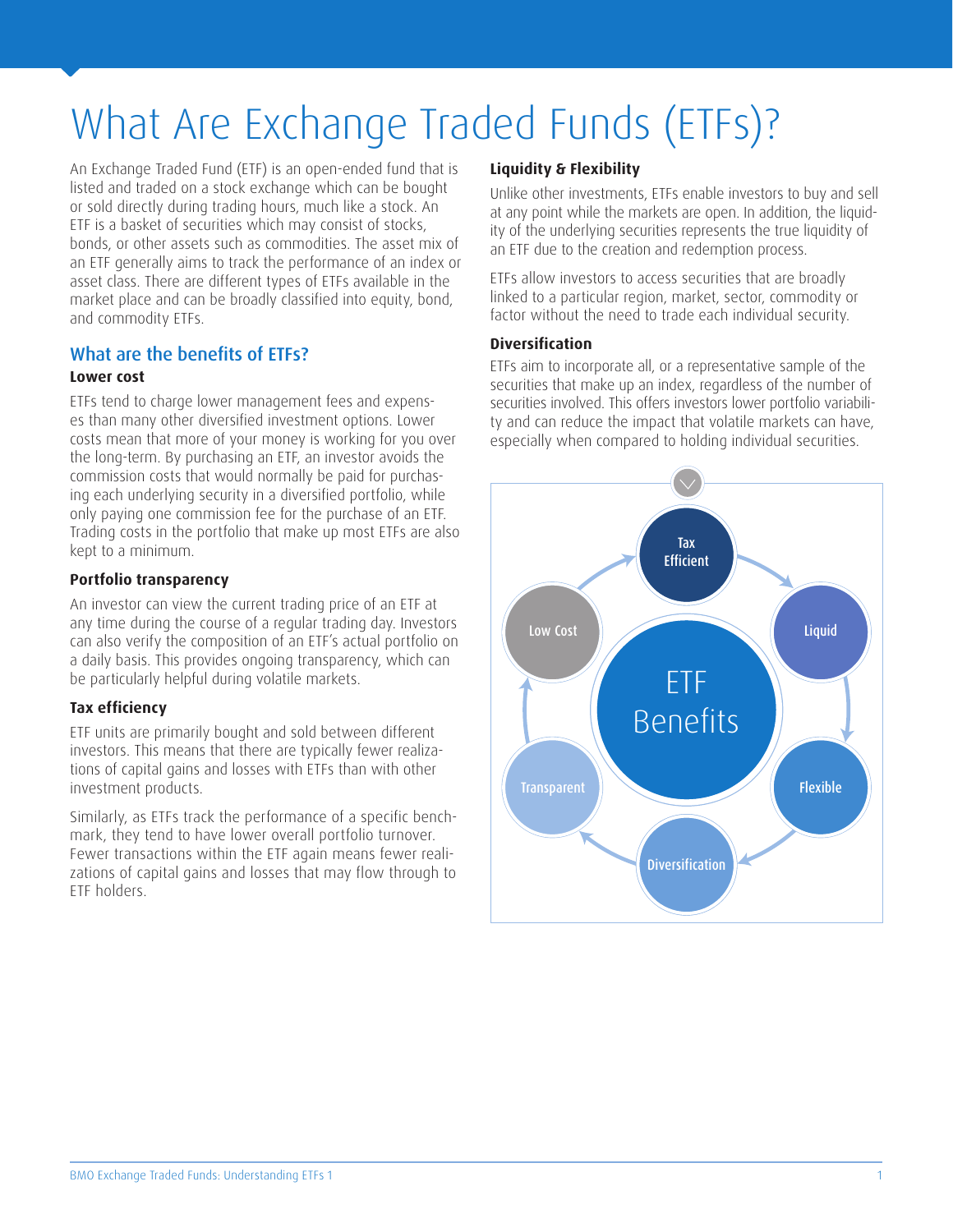### How ETFs Can Be Used

BMO ETFs are equally suited for longer-term strategic investments and shorter-term tactical, market movement opportunities. BMO ETFs appeal across various user groups including institutional, sovereign wealth, advisors and retail investors.



### The Efficiencies of ETFs

#### ETFs expand investment opportunities

ETFs go beyond broad market and traditional segmented investments, by allowing investors to invest in strategies they could not previously access. We refer to this as the democratization of investing. ETFs provide investors with access to certain institutional strategies and exposure to hard to find asset classes. This is driven by the appeal of ETFs across investor segments.

ETFs are accessible to all investors. From large institutions and wealth funds that use ETFs in their portfolios, both as tactical holdings and as long-term investments, to individual investors that can use the same ETFs to meet their investment goals.

The most well known example of ETFs expanding investment opportunities is with gold. Previously, investors used to only buy gold directly through mints, dealers, and jewelers. Now

with ETFs, gold can be traded in the same manner as a stock, enabling smaller trade sizes, increased number of trading strategies, and much more trading convenience.

In investments like gold, a common consideration is ETFs can influence the price of the underlying holdings. While this effect can occur, particularly in narrower asset classes, this really provides a true picture of the demand for the investment, by allowing all investors access.

In addition, ETFs allow for efficient trading, through the matching of buyers and sellers on the exchange. As an ETF matures, the volume on the ETF will trade at narrower spreads, through natural liquidity, as more investors buy and sell on the exchange. So not only do ETFs provide better access to asset classes, they can do so more efficiently as well.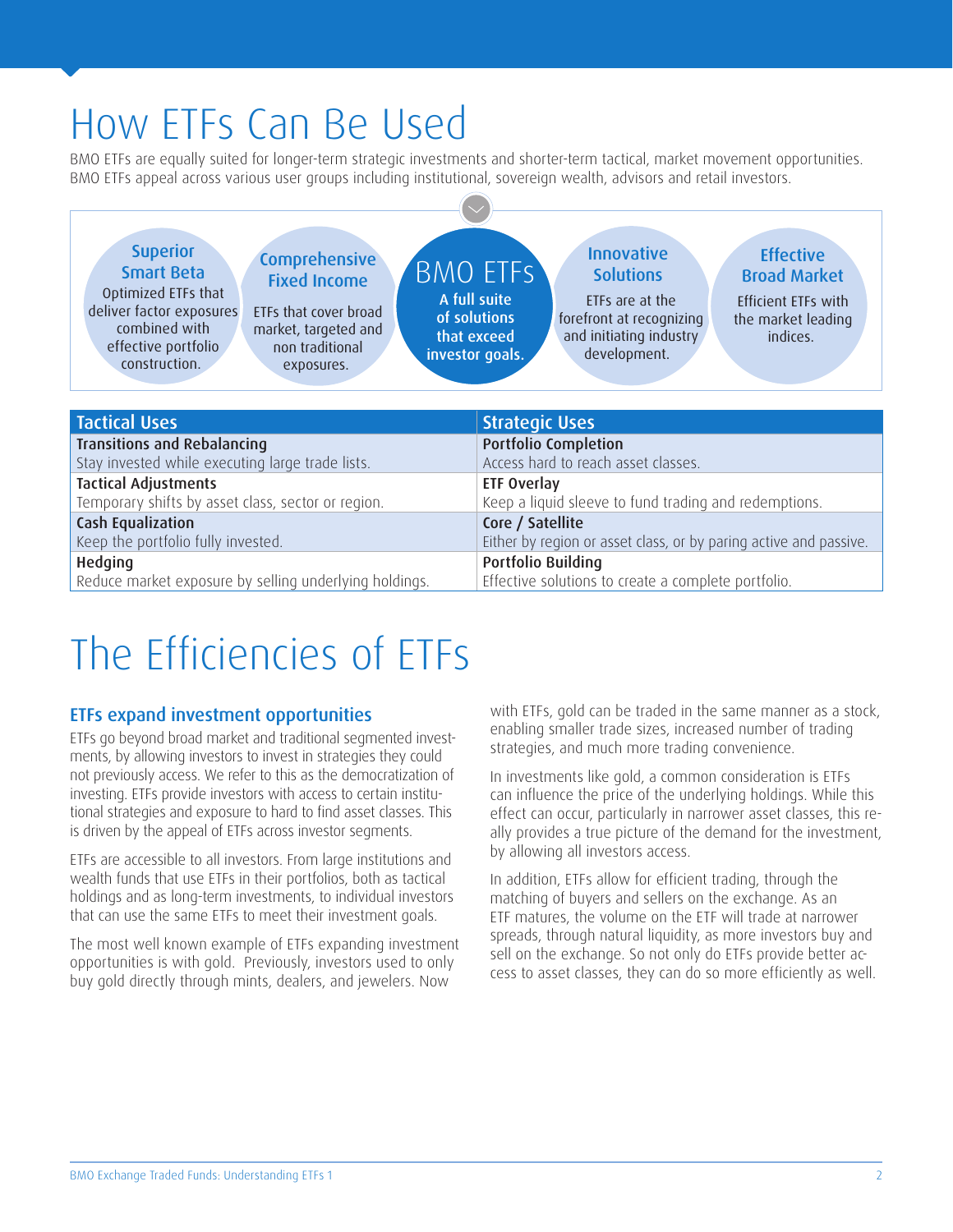## The True Liquidity of ETFs

While the liquidity of an individual security is directly related to the traded volume of that security, the same correlation does not apply to ETFs.

Instead, the liquidity of an ETF is best measured by the underlying securities which it holds. If the individual securities that compose the ETF have a high traded volume, then the ETF that holds them will have the same degree of liquidity. Similarly, if the underlying securities of the ETF have a low traded volume, or are illiquid, the ETF may have a low degree of liquidity as well. BMO ETFs have been constructed to have liquid portfolios by establishing traded volume requirements for each security held within the portfolio.

The underlying liquidity of an ETF can be seen by observing the difference between the buying price and the selling price, or the bid-ask spread. A tighter bid-ask spread on an ETF generally indicates that the underlying securities also have tight bid-ask spreads and are therefore more liquid. In this way, even an ETF with low traded volume is liquid if its bid-ask spread is tight.

#### How does the ETF liquidity mechanism work?

#### **First level of liquidity – On the exchange**

The interaction between buyers and sellers creates the first level of liquidity for an ETF. This natural liquidity is established when a sell order from an existing unit holder is matched with a buy order from a purchaser on the exchange. Popular and established ETFs with high transaction volumes can develop even greater liquidity than their underlying holdings.

#### **Second level of liquidity – Market maker activity**

Market makers are responsible for posting bid and ask offers on the exchange. This enhances liquidity and allows a buyer or seller to transact with minimal trading costs.

#### **Third level of liquidity – Unit creation based on underlying securities**

Because ETFs are open-end structures, the market maker can correct supply imbalances by creating or redeeming units. This is essential as the market maker can offset an increase in demand by creating more units. On the other hand, when the demand for the units decreases, the market maker redeems units to tighten supply.

When a large buy order occurs, the market maker will buy the basket of securities and initiate a creation order with the ETF provider. The cost to the investor would be the fair value of the units based on the midpoint of the spread, the market maker's costs of building the basket, and the investor's single trade commission rate with their broker. The market maker's costs are based on how much each security trade impacts its traded volume. With very liquid underlying securities, this cost is minimal. The cost increases as the liquidity of the underlying securities decreases.

By comparison, if the investor purchased each underlying security within the ETF, they would be faced with commission costs on each individual trade, plus the trading costs incurred with each transaction.

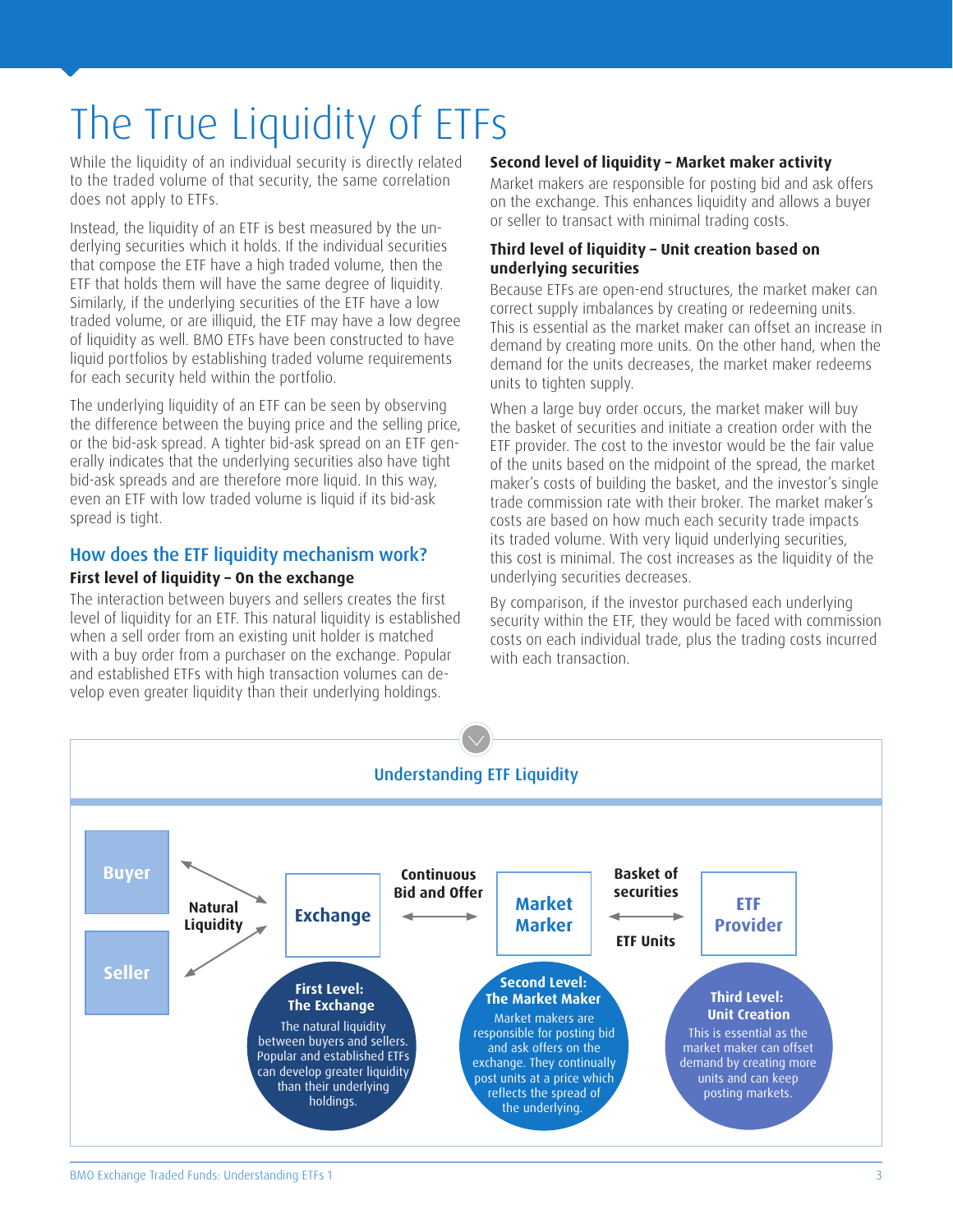### Evaluating ETFs

The Canadian ETF market has expanded significantly. With hundreds of Canadian listed ETFs currently available, it has become increasingly important for investors to understand how to evaluate ETFs.

#### Choose Your Exposure

First, review the merits of diversification available through a wider exposure ETF against the precise targeting allowed by an industry ETF. For example, an investor looking to invest in Canadian banks could use broad market equity ETFs, dividend ETFs, financial sector ETFs, or a bank specific ETF.

#### Choose How the Portfolio is Weighted

While ETFs may target the same market segment or industry, they could use a different weighting scheme such as market capitalization, equal weighting, or factor weighting. The appropriate choice may differ across asset classes or through the preferences of specific investors.

#### Choose How to Access the Exposure

The majority of Canadian ETFs attain exposure by holding physical securities. A subset of ETFs use total return swaps to get market exposure. These ETFs receive the return of an index from a financial institution. An investor should analyze the added counterparty risk and additional fees against the advantages offered through the swap.

#### Choose a Trusted Provider

It is important to look at the track record, the product shelf, the ability to recognize investment trends, the capability to initiate industry development and the financial soundness of a provider. As the industry matures, ETF closures may occur, putting greater importance on using established providers.

#### Return considerations

#### **Total cost**

The total cost of transacting in an ETF includes the management expense ratio (MER), the trading expense ratio (TER), and the trading spread on the exchange. The MER will include management fees and taxes. The TER will include portfolio expenses such as commissions paid and withholding tax on foreign income. The trading spread will reflect the liquidity of the underlying portfolio and will decrease as the ETF matures and is more heavily traded in the secondary market.

A key consideration in evaluating total cost of ETFs against other investment vehicles is the time horizon of the investment. The longer the holding period, the greater the impact of the low MERs on ETFs. The shorter the holding period, the greater the impact of possible spread costs on ETFs.

#### **Tracking error**

A key measurement of success is the ETF's ability to closely track its index. Tracking error can be both positive and negative. The expected tracking error may widen on more difficult to access asset classes compared to Canadian equities which are very liquid.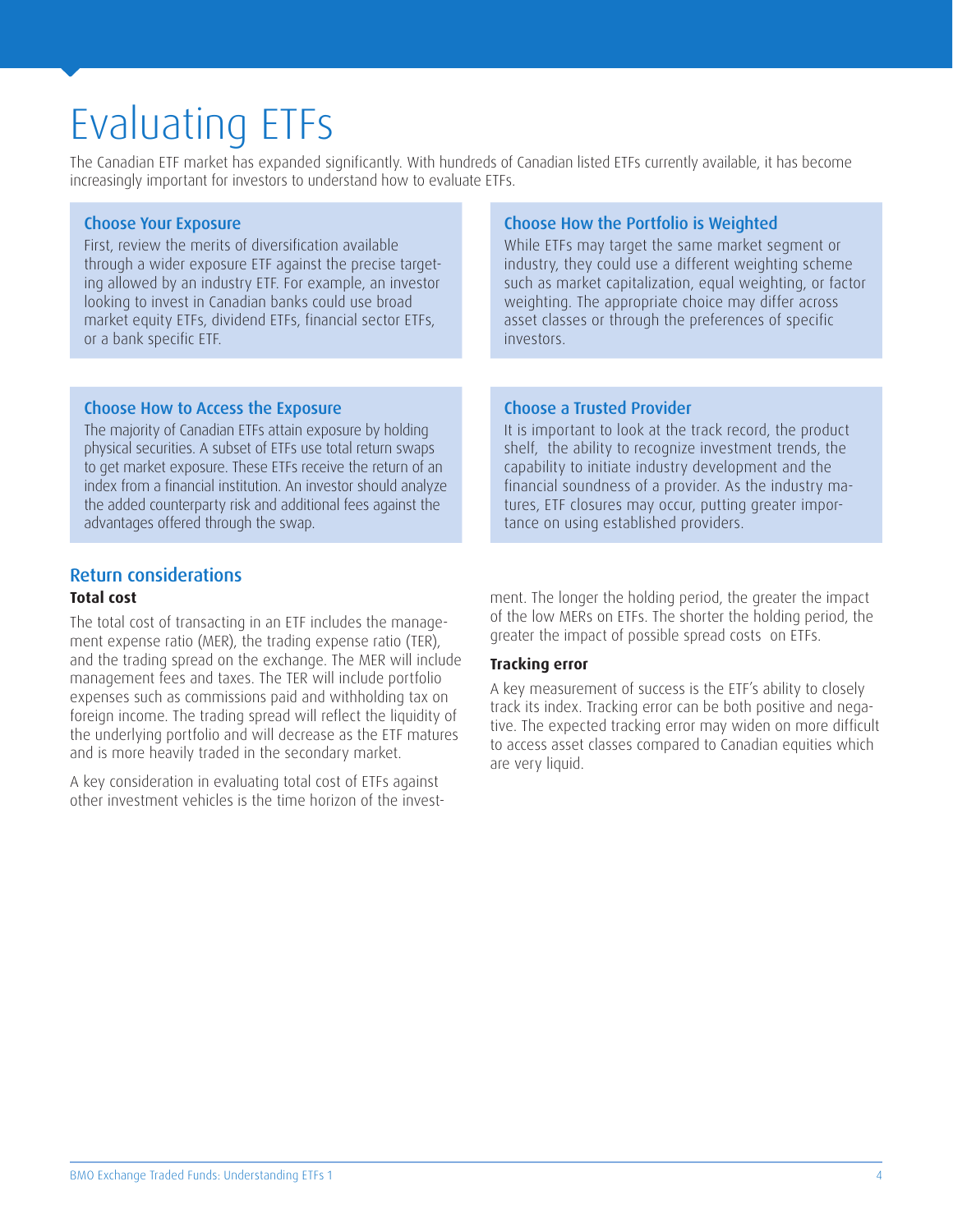## Building Portfolios With ETFs

Whether you are building a portfolio on your own or with the assistance of a financial advisor, you must complete two basic but critical steps:

- 1. Identify your objectives, time horizon, risk tolerance, level of financial knowledge, and personal preferences;
- 2. Select a range of appropriate investments and decide how much to allocate to each asset class to maximize returns for a given level of risk.

Ideally, you want an optimal portfolio — one that provides maximum potential returns for a given level of risk. By using the efficient frontier, investors can see the trade offs between risk and return offered by different portfolios. From this, they can then work to pinpoint the portfolio that may best achieve their objectives.

#### Portfolio building strategies using ETFs

ETFs are a valuable tool that can be used to build more optimal portfolios. Traditionally, ETFs track the performance of a specific index, such as an equity or bond index, mirroring its returns.

ETFs are ideally suited for use in portfolio building strategies because of their flexibility, low cost and wide range of investment options. The following are three examples of strategies that can be used on their own or in conjunction with one another and the benefits of using ETFs to implement them.

#### **1. Blending index and actively managed funds**

Indexed funds offer market performance which matches the beta, or returns of the overall market or of a specific segment of the market. Active management, meanwhile, provides the potential for alpha (outperformance relative to the market) through individual security selection, sector allocation or other active strategies.

Get the benefits of each type of investment by incorporating both into your portfolio.

#### **Benefits of using ETFs:**

ETFs provide diversified exposure at a low cost; they are traded throughout the day, which provides added flexibility.

#### **2. Mix core and satellite investments**

The core is comprised of major asset classes combined to achieve a particular risk and reward profile. For example, these could include Canadian and U.S. equities, and domestic investment grade fixed income. Satellites have the potential to add value when combined with your core, but may be associated with additional risk. An example of a satellite position includes U.S. high yield bonds. Investors who want exposure to this less correlated asset class with its higher income potential could invest in an ETF that provides the performance of a diversified basket of these securities.

#### **Benefits of using ETFs:**

Wide variety of equity and fixed income ETF options; easy and efficient access to various markets and market segments; suitable for both core and satellite portions of portfolio, depending on investor requirements.

#### **3. Employ a tactical short-term strategy**

ETFs are an efficient means to adjust portfolio exposure through specific sector or segment investments. For example, if an investor wants tactical access to growth and dividend income provided by the Canadian banking industry, they could invest in a TSX listed ETF that holds all of the big six banks in an appropriately diversified manner.

#### **Benefits of using ETFs:**

Low entry and exit cost; easy and efficient access to segments and sectors that you want in your portfolio.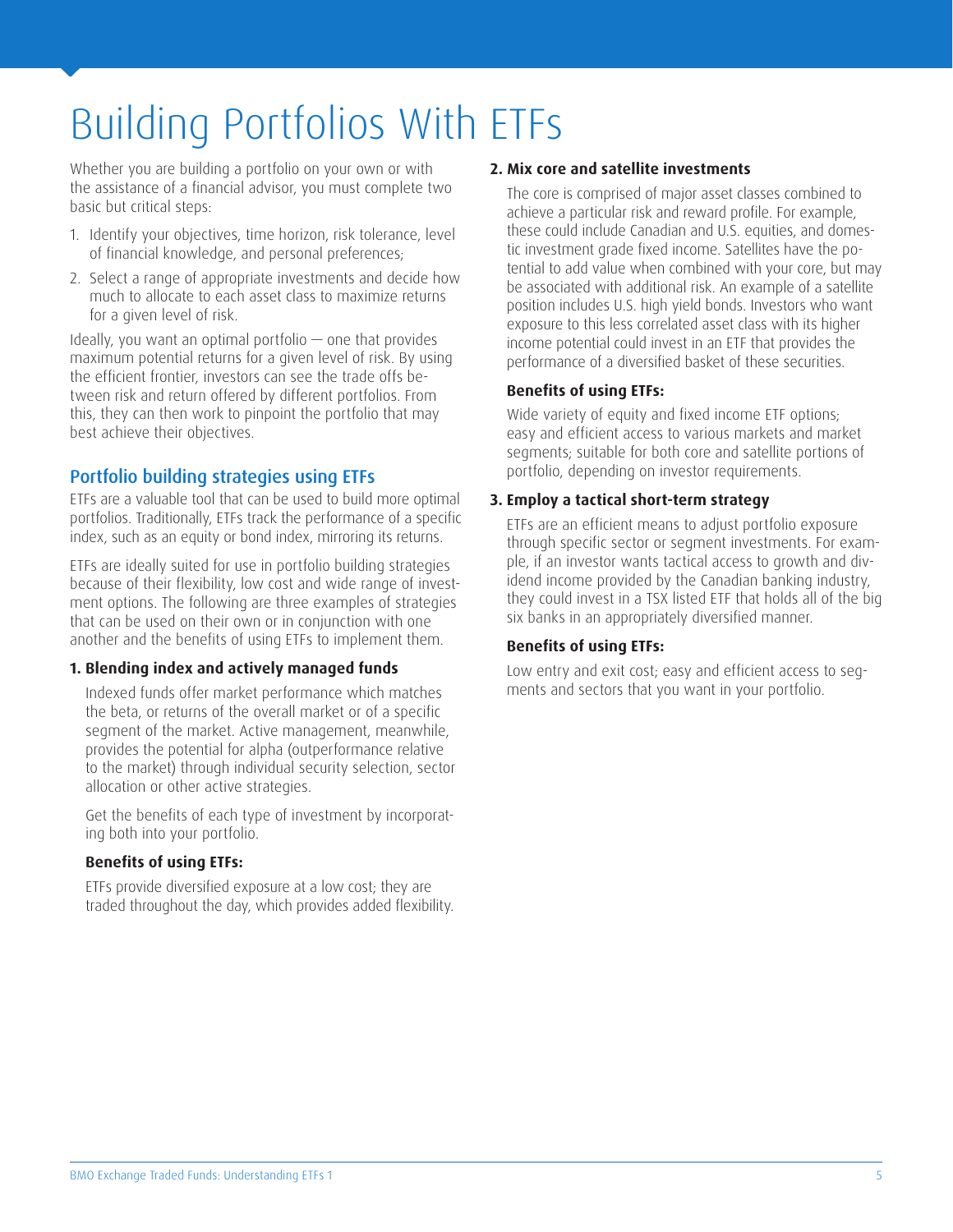## Fixed Income Investing Using ETFs

ETFs bring an over the counter (OTC) asset class to the stock exchange providing liquidity, transparency and diversification. The traditional approach of selecting individual bonds based on sectors, credit ratings and maturities can be time consuming, costly and inefficient. Fixed income ETFs allow investors to treat fixed income investing like equity investing.

#### Why use ETFs for fixed income investing?

#### **Efficient exposure**

Rather than build a fixed income portfolio using a large number of individual bonds, fixed income ETFs provide investors with access to diversified bond portfolios in a cost effective and timely manner. Unlike equity markets which are generally more liquid and transparent, buying individual bonds OTC is difficult.

The bond universe offers a diverse spectrum of risks, returns and credit qualities. With fixed income ETFs, investors can easily gain broad exposure or target specific credit qualities, durations, sectors and maturities. Depending on the market environment, time horizon and personal risk and return preferences, fixed income investors can choose specific fixed income sectors and maturities for their portfolios.

#### **Pricing**

In the fixed income ETF world, investors get the added benefit of institutional pricing. A bond's bid-ask spread is the difference between what the buyer is willing to pay and what the seller is willing to accept. The implicit savings are derived from the narrow ETF spreads. Further, the process of bond trading is often inefficient because the information necessary to make a sound investment decision is not easily accessible. Fixed income ETFs are traded on stock exchanges which provide investors with pricing transparency.

#### **Liquidity**

Fixed income ETFs democratize fixed income investing. They provide an efficient channel to fixed income securities that were previously unobtainable for individual investors.

ETFs provide liquid access to fixed income asset classes that are difficult to access such as real return bonds and high yield bonds. Fixed income ETFs can be easily traded at anytime while markets are open.

#### Things to consider

#### **Issuer**

Federal, provincial and municipal governments all issue bonds when they need to raise money. So do large and small corporations in different industries. However, there is a significant difference in the risk profile of government and corporate bonds. Most government bonds are typically less

volatile than corporate bonds of similar maturities. Within the government bond sector, federal bonds are considered to be the most secure in terms of their ability to pay coupons and to repay principal. Therefore, they tend to fluctuate less in value than provincial or municipal bonds.

#### **Credit rating**

A bond's credit rating is an indication of the quality of the issuer and reflects the likelihood that bondholders will receive interest payments on schedule and get their principal back at maturity. Credit rating agencies, such as Standard & Poor's and Moody's, have different credit rating systems. As a general rule, investment grade bonds are rated BBB and above, whereas bonds that are considered below investment grade are rated lower than BBB. These non investment grade bonds are referred to as high yield debt. Typically, investment grade bonds have a higher credit quality and lower probabilities of default than high yield debt.

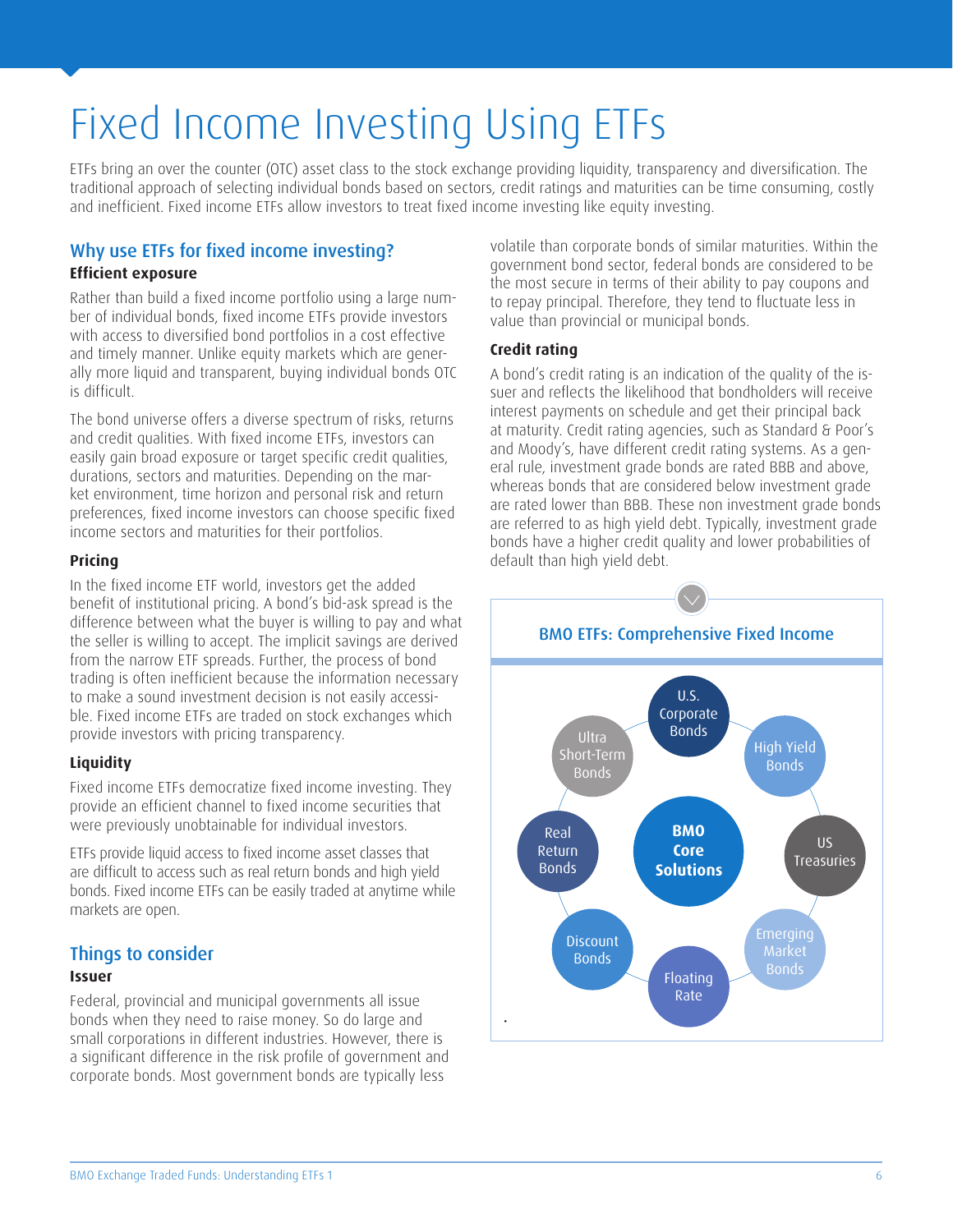## Equity Investing Using ETFs

In equity investing, choosing the appropriate risk exposures allows individuals to target their investment needs. By using ETFs, equity investors receive a transparent investment vehicle that can be tailored to their specific goals or investment strategies.

#### What types of ETFs are available for equity investing?

#### **Broad market ETFs**

Also known as index investing, broad market ETFs provide exposure to many companies without specifying the industry and often follow a country's market index. The average investor can benefit from using broad market ETFs as the core of their portfolio by obtaining significant representation of a country's equities in one purchase. To reproduce the world's indices an investor would be required to purchase hundreds of securities and regularly buy and sell them to rebalance the portfolio to match index changes. By buying an ETF that tracks the index, the investor receives all the exposure to the market, including the rebalancing of the ETF, at a fraction of the cost. This return after fees can have a large impact as your investment in the ETF compounds over time.

#### **Sector specific ETFs**

Along with broad market options, investors have the choice of investing in ETFs that provide exposures to a specific sector. The equity universe offers a diverse spectrum of risk and return characteristics where investors can target their exposures more precisely to a group of companies.

Whether trying to build a more concentrated portfolio of outperforming sectors or adjusting the weightings of their portfolio in combination with a broad market investment, using sector specific ETFs allows investors to target exposures.

#### **Smart beta**

Investors can target their desired portfolio even further by using smart beta or factor based investment strategies. These ETFs set out a specific set of criteria for investments which must be met to be included in the ETF. These ETFs are managed with specific rules so that an investor can benefit from an investment strategy without having to build the strategy themselves.

Some of the specific strategies that are offered through ETFs are:

**Dividend focused –** A strategy focused on dividend paying equities that can provide higher long-term returns and lower portfolio volatility as a core investment in a portfolio.

**Quality investing - A strategy built to identify market lead**ing companies with sustainable business models and growing competitive advantages to provide long-term growth with lower volatility.

Low volatility - A conservative strategy that targets a lower portfolio risk than the broad market to provide downside protection to the investor's holdings.

**Equal weighting -** A strategy that mitigates company specific risk in concentrated portfolios, introduces a value bias and a small cap bias.

Value Investing - A strategy built to identify low-cost companies compared to their fundamental value; provides long term growth and rules-based access to the value factor.

Multi-Factor – BMO Shiller Select US Index ETF provides an investing strategy which combines value and momentum to identify established companies with historical strong earnings and growth. The combined factors enable investors to capture the value factor using the CAPE® Ratio\* and screen out value-traps using the momentum factor.

\*cyclically adjusted P/E ratio, where earnings are adjusted to reflect a 20-year period.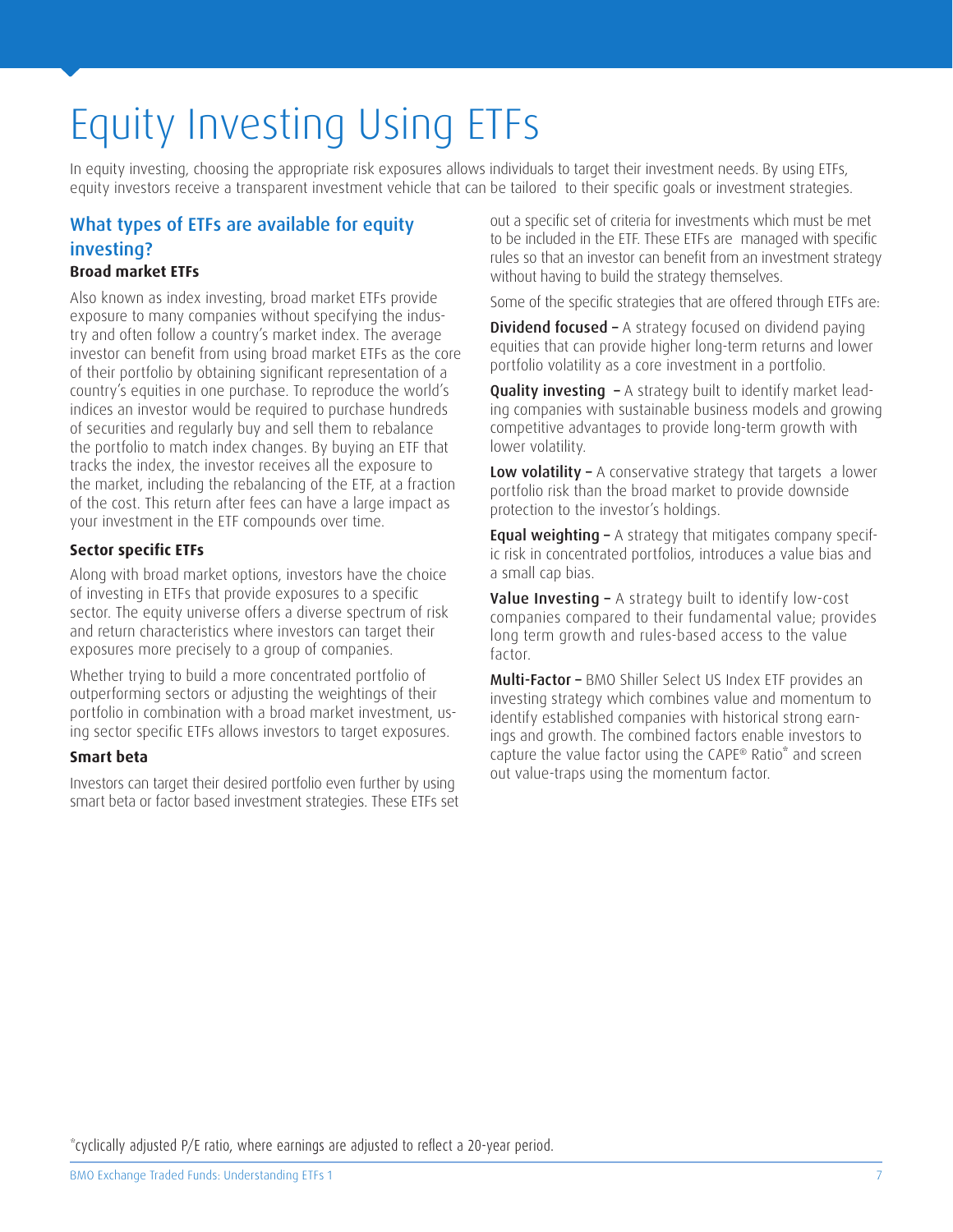### Investing In Other Currencies



#### Impact of currency returns

Currency returns are an important factor impacting any investor purchasing a non Canadian asset. Since the underlying investments of these assets are bought in a foreign currency, the appreciation or depreciation of the foreign currency against the Canadian dollar can either add or detract from the total return.

An ETF can be fully exposed to currency returns, or it can be currency hedged. The objective of currency hedging is to remove the effects of foreign exchange movements, giving Canadian investors a return that approximates the return of the local market.

This is done by taking an offsetting short position in the foreign currency to match the total notional amount of the underlying portfolio, typically through the use of a forward contract.

#### The impacts of currency should not be overlooked

Currency exposure tends to be an afterthought with most investors purchasing a foreign investment. Some will argue that the impact of currency tends to net out at zero over the long-term. In theory, it is believed that there is purchasing power parity (PPP) between two currencies, to which they will revert to over time. This would suggest the practice of currency hedging to be irrelevant over the long-term.

In practice however, there are a few flaws to this argument. Currencies can trade beyond their PPP for extended periods of time, and not all investors are looking to hold an investment over the long-term. Over the short-term, the impact of currency can actually be quite substantial. Even for longer-term investors, currency can attribute a significant amount of additional volatility and affect returns.

#### A Closer Look At The Impact of Currency On Index Returns

|                                      | S&P 500 Index<br>(Currency Hedged) | S&P 500 Index<br>(Currency Unhedged) |
|--------------------------------------|------------------------------------|--------------------------------------|
| 2004                                 | 10.88%                             | 2.81%                                |
| 2005                                 | 4.91%                              | 2.29%                                |
| 2006                                 | 15.79%                             | 15.35%                               |
| 2007                                 | $5.49\%$                           | $-10.53\%$                           |
| 2008                                 | $-37.00\%$                         | $-21.20%$                            |
| 2009                                 | 26.46%                             | 7.39%                                |
| 2010                                 | 15.06%                             | 9.06%                                |
| 2011                                 | 2.11%                              | 4.64%                                |
| 2012                                 | 16.00%                             | 13 43%                               |
| 2013                                 | 32.39%                             | 41.27%                               |
| 2014                                 | 13.69%                             | 23.93%                               |
| 2015                                 | 1.38%                              | 21.59%                               |
| 2016                                 | 11.96%                             | 8.09%                                |
| 2017                                 | 21.83%                             | 13.83%                               |
| 2018                                 | $-4.38%$                           | 4.23%                                |
| 15 Year Average<br>Return            | $9.10\%$                           | 9.08%                                |
| 15 Year Standard<br><b>Deviation</b> | 16.06%                             | 14.46%                               |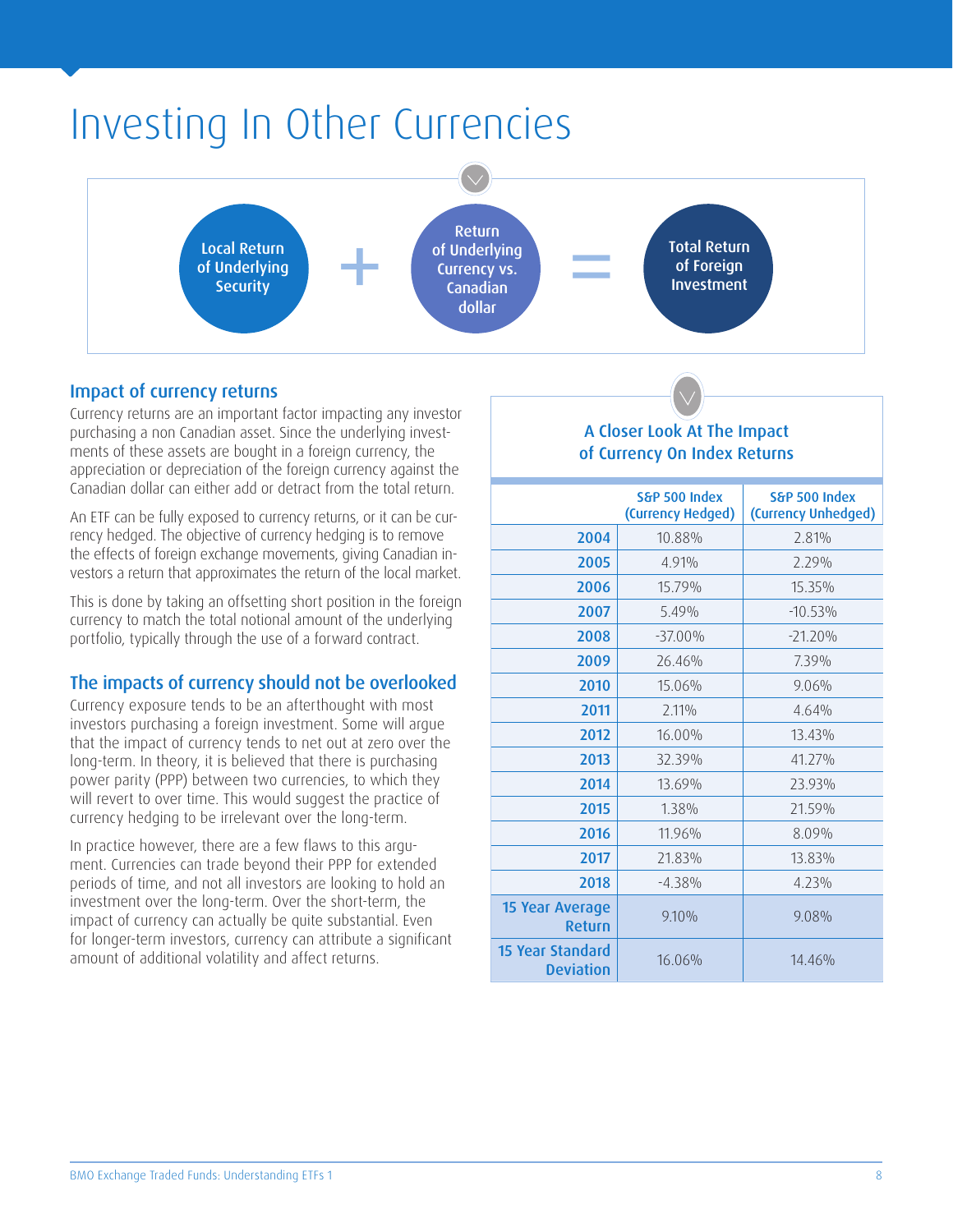### Tax Considerations

Like owning stocks, when Canadian investors continue to diversify their portfolios outside of Canada, it is important that they understand the potential tax implications and possible hidden costs of doing so. Some ETFs may appear to be lower in cost but investors need to look beyond the fees to understand the true costs of owning U.S. and foreign ETFs.

#### Withholding taxes

When investors receive income from non Canadian investments, that income may be subject to withholding taxes. For example, if an investor holds a U.S. listed ETF that holds foreign stocks, foreign withholding taxes apply and are not recoverable. Alternatively, if an investor holds in a non registered account, a Canadian listed ETF, such as BMO MSCI EAFE Index ETF that holds the underlying securities directly, foreign tax credits can be claimed to offset the foreign withholding taxes.

#### Currency conversion costs

Once currency conversion costs are applied, foreign investments can end up costing Canadian investors more than expected. Generally, foreign investments produce returns in local currency. This means Canadian investors must first buy foreign currency to invest, then later convert back to Canadian dollars.

#### Foreign income reporting - Form T1135

Form T1135 is a mandatory filing for any Canadian with certain foreign property such as U.S. listed ETFs. Canadian resident investors that, at any time during the year, own certain foreign property with a total cost over \$100,000 must file the form. BMO ETFs are not considered foreign property, even if they invest in foreign securities. Therefore, Canadian resident investors do not need to complete and file the T1135 form for BMO ETFs.

#### U.S. estate taxes

This may apply to Canadian estates with U.S. assets with a value that exceeds \$60,000. These estates may be required to file a U.S. estate tax return, disclose world wide assets if certain credits are claimed and pay U.S. estate taxes. Ordinarily, Canadian listed ETFs are not considered U.S. assets for estate tax purposes, even if they invest in U.S. securities.

When taking into consideration tax implications and currency conversion costs, Canadian investors can end up paying much more than anticipated for foreign securities. It is not until you account for these potential hidden costs, do you see the true costs of owing foreign ETFs. It is important to look beyond the fees when choosing between what appear to be similar investment products. Generally speaking, investing in Canadian listed ETFs that hold the underlying securities directly can avoid many of these additional requirements.

#### Advantages of Canadian Listed ETFs

Canadian listed ETFs that hold underlying foreign (non U.S.) investments directly allow investors to claim foreign tax credits, offsetting withholding taxes that may apply.

Canadian listed ETFs are exempt from the T1135 Foreign Income Verification Statement.

Canadian listed ETFs provide the same exposure as ETFs offered in the U.S. but ordinarily are not subject to U.S. estate taxes.